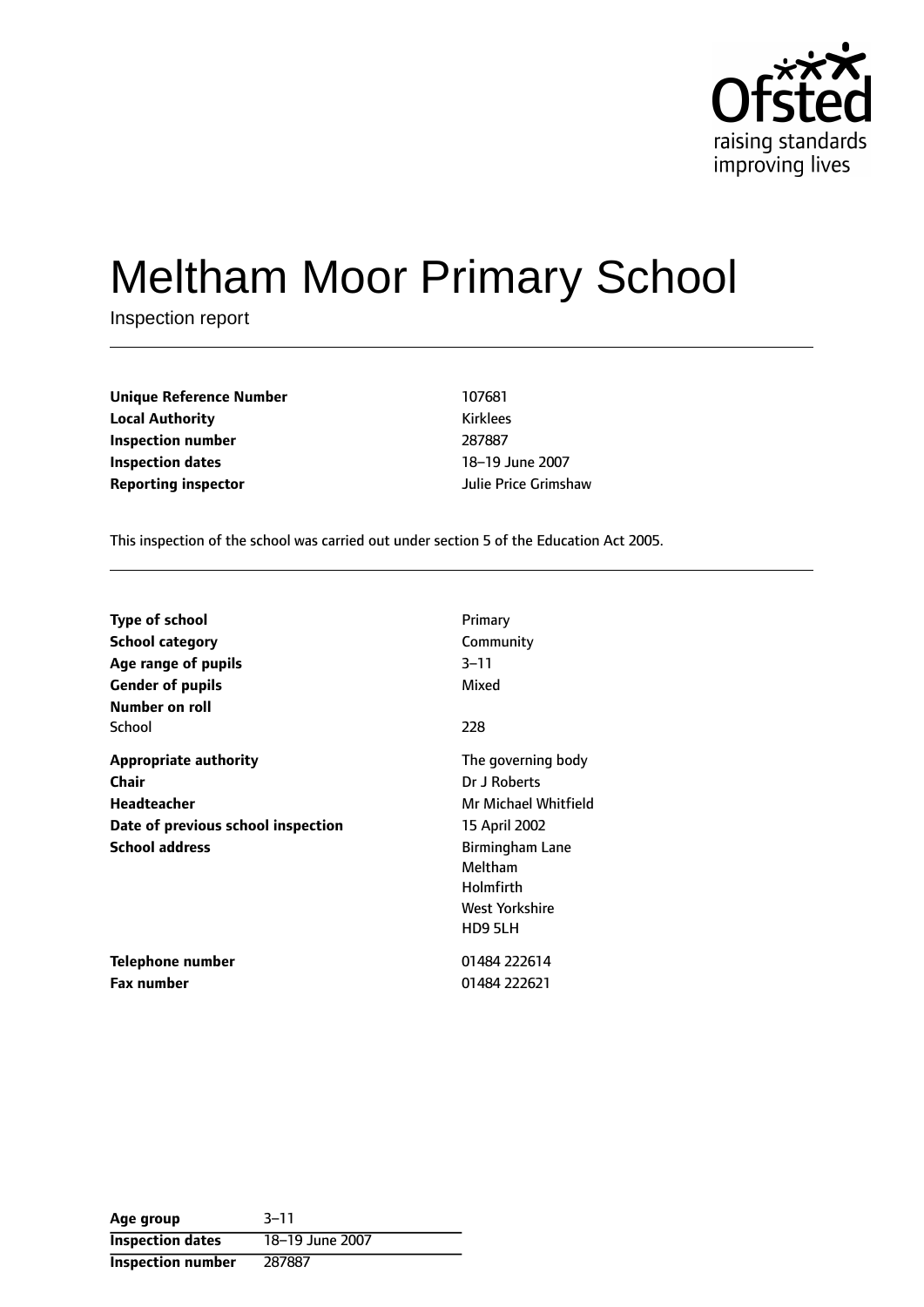.

© Crown copyright 2007

#### Website: www.ofsted.gov.uk

This document may be reproduced in whole or in part for non-commercial educational purposes, provided that the information quoted is reproduced without adaptation and the source and date of publication are stated.

Further copies of this report are obtainable from the school. Under the Education Act 2005, the school must provide a copy of this report free of charge to certain categories of people. A charge not exceeding the full cost of reproduction may be made for any other copies supplied.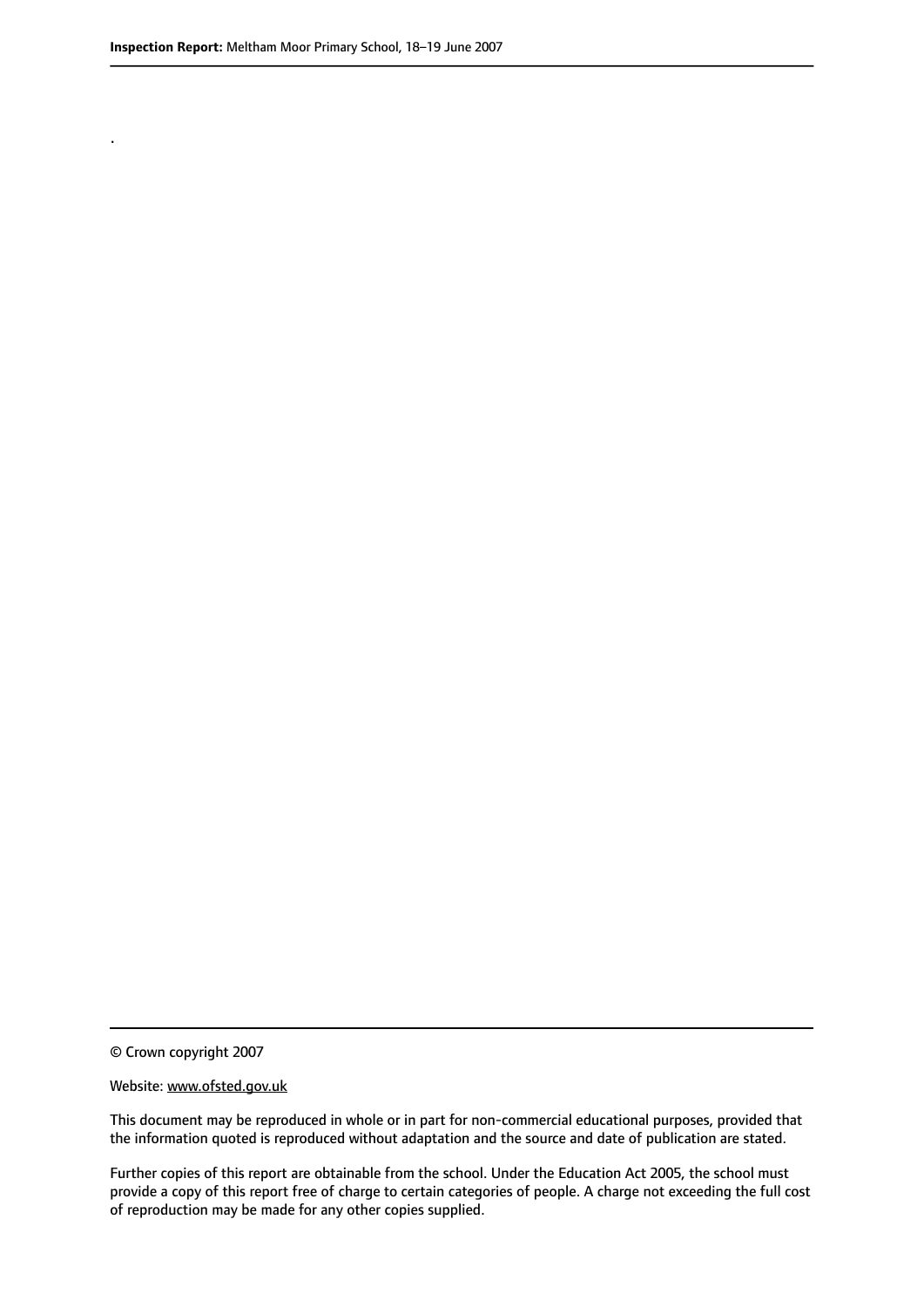# **Introduction**

The inspection was carried out by two Additional Inspectors.

## **Description of the school**

This is an average sized primary school in a semi-rural area close to the village of Meltham, approximately six miles from Huddersfield. Most pupils come from the immediate area, although the intake is mixed in terms of socio-economic background. Children's attainment on entry to the Nursery varies significantly from year to year. The proportion of pupils entitled to free school meals is broadly in line with the national average and the number of pupils with learning difficulties and/or disabilities is slightly below average. Almost all pupils are of White British origin, and none are at an early stage of learning English. The school holds the Healthy Schools Award.

## **Key for inspection grades**

| Grade 1 | Outstanding  |
|---------|--------------|
| Grade 2 | Good         |
| Grade 3 | Satisfactory |
| Grade 4 | Inadequate   |
|         |              |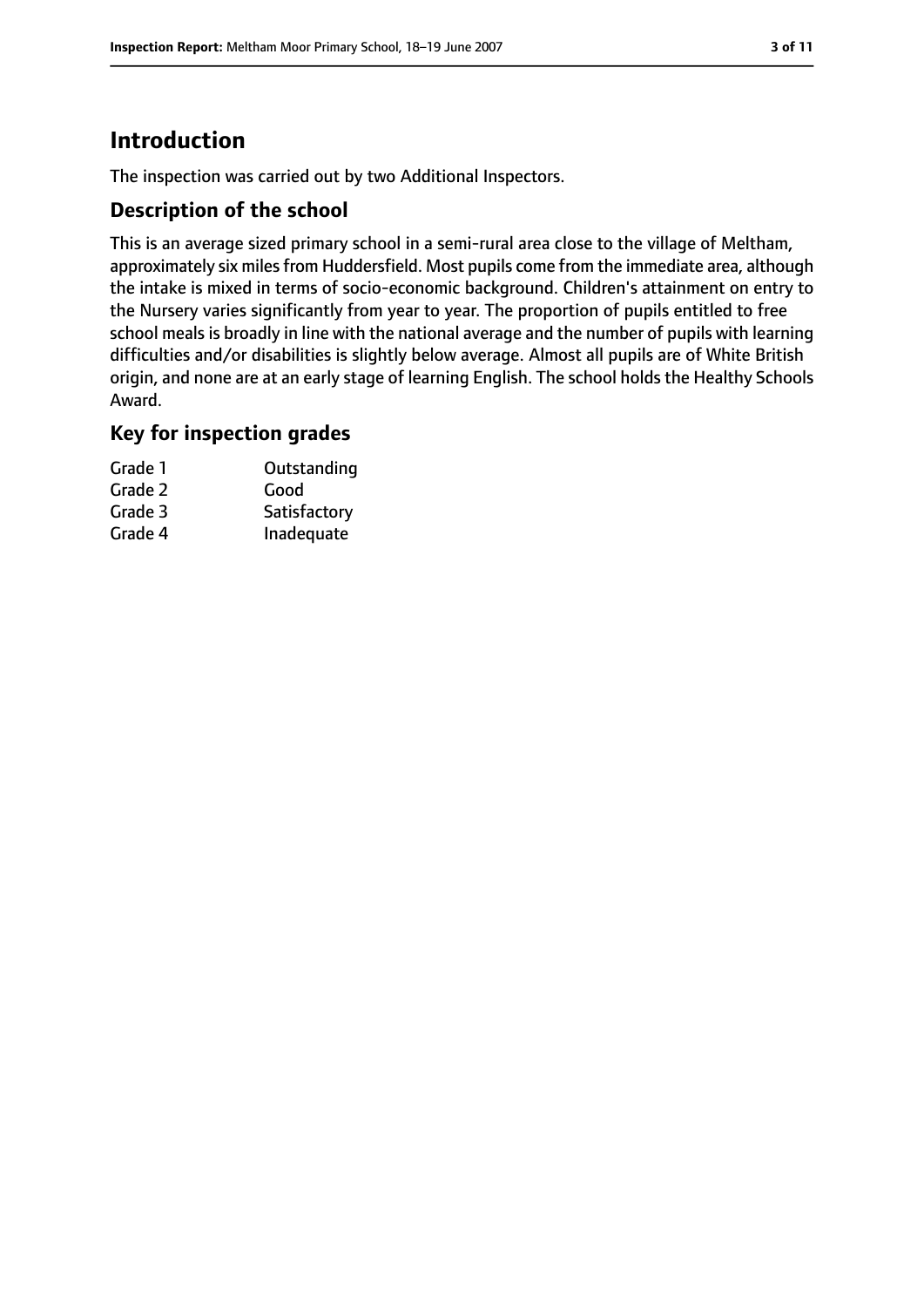# **Overall effectiveness of the school**

#### **Grade: 1**

This outstanding school is a thriving learning community where all adults and pupils work exceptionally well together. Pupils are proud to attend the school and genuinely appreciate the exceptional care and dedication shown by all staff. Parents are delighted with the work of the school; 'we cannot praise the school highly enough', is a typical viewpoint. They are especially pleased with the work of the school within the local community; for example, the Christmas entertainment provided by pupils for the elderly. Parents are also very happy to attend the regular 'special mention' assemblies, where pupils are congratulated on their achievements.

Provision in the Foundation Stage is good with some outstanding features. Well trained staff ensure that children are cared for and safe, and enjoy their learning. Resources for outdoor play are excellent and there is a good balance between teacher-led activities and child-initiated play. Much emphasis is placed upon the personal development of these young children and they are carefully guided in forming friendships and working well together.

Pupils in Years 1 to 6 make outstanding progress and their achievement has been consistently high for several years. Standards by the end of Year 6 are often well above average in mathematics and science. Pupils make good progress in English and test results in 2006 showed an improvement on the previous year but standards in this subject do not yet match the exceptional achievement evident in mathematics and science.

Great importance is placed upon pupils' personal development, and consequently, they have a very good awareness of issues related to healthy lifestyles and staying safe, including internet safety. Pupils remark that, 'all the teachers are very caring towards us', and the excellent contribution of support staff is a major strength of the school's work. The quality of teaching and learning is excellent. Teachers are skilled practitioners who work hard to ensure that pupils are constantly provided with exciting and challenging opportunities for learning. Positive relationships are a strength and pupils are enthusiastic, happy and motivated learners. This is an inclusive school, where each individual is supported, cared for and encouraged to achieve as well as possible. The rich and varied curriculum provides an outstanding context for pupils' development of a very wide range of skills and all of the high quality extra-curricular activities are very well attended.

The school is exceptionally well led and managed. All staff show very high levels of commitment and dedication to their work and carry out their delegated responsibilities very effectively. Through rigorous monitoring, the headteacher and assistant headteacher maintain a very accurate overview of the quality of provision. Although the school's self-evaluation identifies the main strengths and priorities for development, the school has been too modest in judging the effectiveness of some aspects of its work. Resources are deployed very effectively to achieve excellent value for money. The school has made very good progress since the previous inspection and the capacity for further improvement is excellent.

#### **What the school should do to improve further**

• By the end of Year 6, further improve standards in English so attainment in this subject is in line with mathematics and science.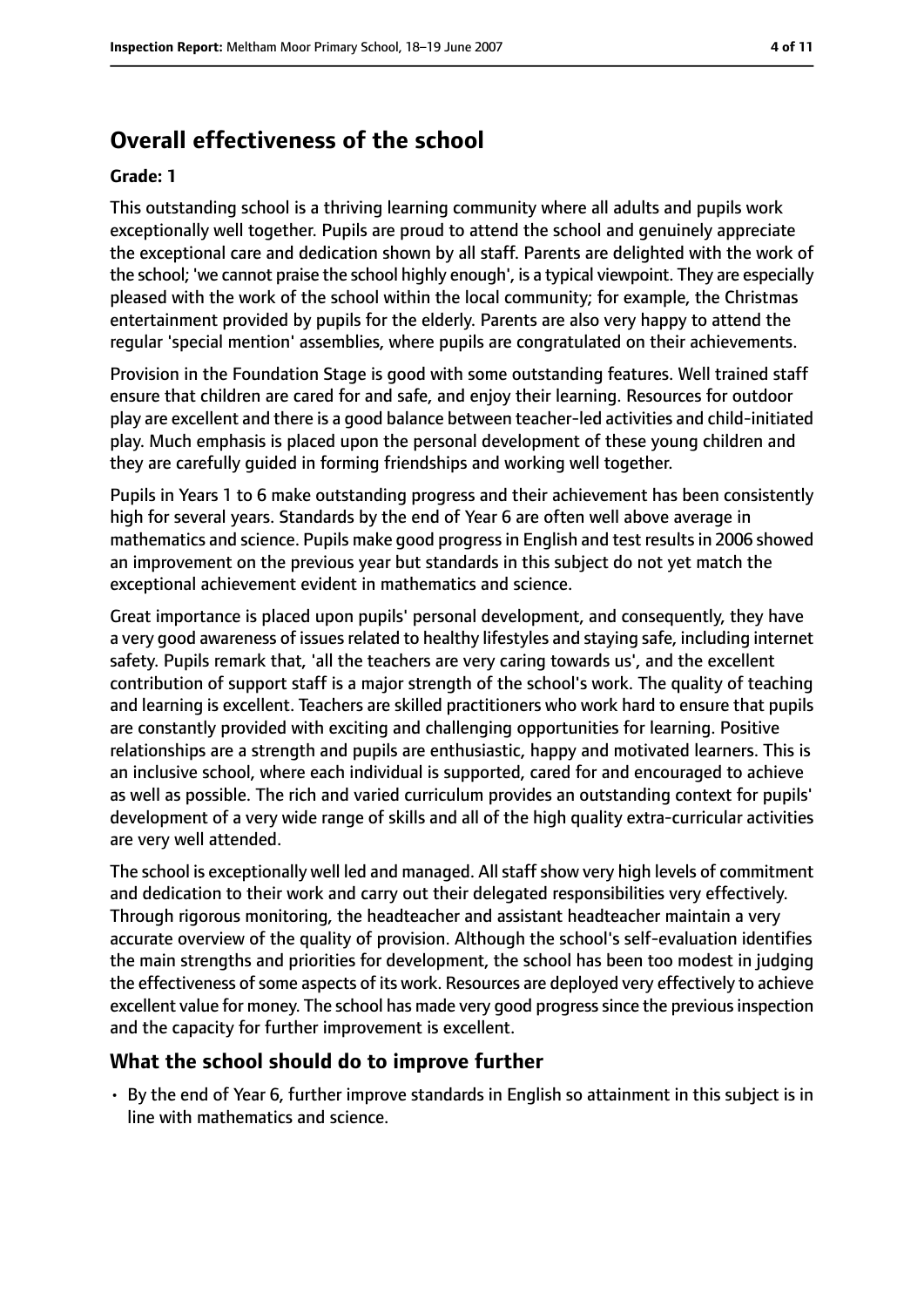# **Achievement and standards**

#### **Grade: 1**

Pupils' achievement is outstanding. Children's attainment on entry to the Nursery varies from year to year, but is broadly average. They make at least good progress from their individual starting points in the Foundation Stage because of well targeted and caring teaching and support. Progress accelerates through Key Stage 1, so that by the end of Year 2, pupils reach standards in reading, writing and mathematics that are above those expected for their ages. Pupils make excellent progress during Key Stage 2 attaining standards that are at least above, and in some cases well above the national average. Pupils with learning difficulties and/or disabilities also, make outstanding progress.

Because of their rigorous tracking and monitoring systems, the school identified that attainment and progress in writing were not as good as in reading and strategies have been put in place to address this difference. Consequently, a dip in English test results in 2005 was remedied in 2006, when challenging school targets were exceeded.

# **Personal development and well-being**

#### **Grade: 1**

Pupils' spiritual, moral, social and cultural development is outstanding, with the development of social skills being a major strength of the school. Relationships in school are excellent and behaviour is exemplary. Pupils show great enjoyment of school and are very keen learners. 'It's all brilliant', and 'I love learning', are two comments from pupils that sum up their feelings about the school and their enjoyment is reflected in above average figures for attendance.

The school places a high priority on its provision for sport and outdoor activity and almost all pupils take part in and enjoy active lunchtimes and playtimes; these are very popular, promoting excellent attitudes towards physical fitness. Pupils make many positive contributions to the school and to the wider community. The school council and Eco group are working on projects to save energy and are actively promoting recycling. Pupils really enjoy and take on responsibilities willingly, such as playleaders, organising and supervising activities and challenges for younger pupils. Others help out in the school office over the lunchtime period.

Above average standardsin literacy and numeracy, good skillsin information and communications technology (ICT) and outstanding social skills mean pupils are very well prepared for the world of work.

# **Quality of provision**

## **Teaching and learning**

#### **Grade: 1**

Teachers have very high expectations of their pupils in terms of both achievement and behaviour. Pupils respond very well to this and their fervour and motivation are evident in all lessons. Teachers deliver lively lessons that typically include a variety of interesting and imaginative activities. All pupils are constantly encouraged and praised for their efforts; as a result, they show tremendous enthusiasm and are keen to share their work with each other and their teachers. Lessons are well planned and include carefully designed tasks to ensure that the needs of all pupils are fully met; the first-rate contribution of support staff is a major factor in securing the outstanding progress made by all, including those with learning difficulties. ICT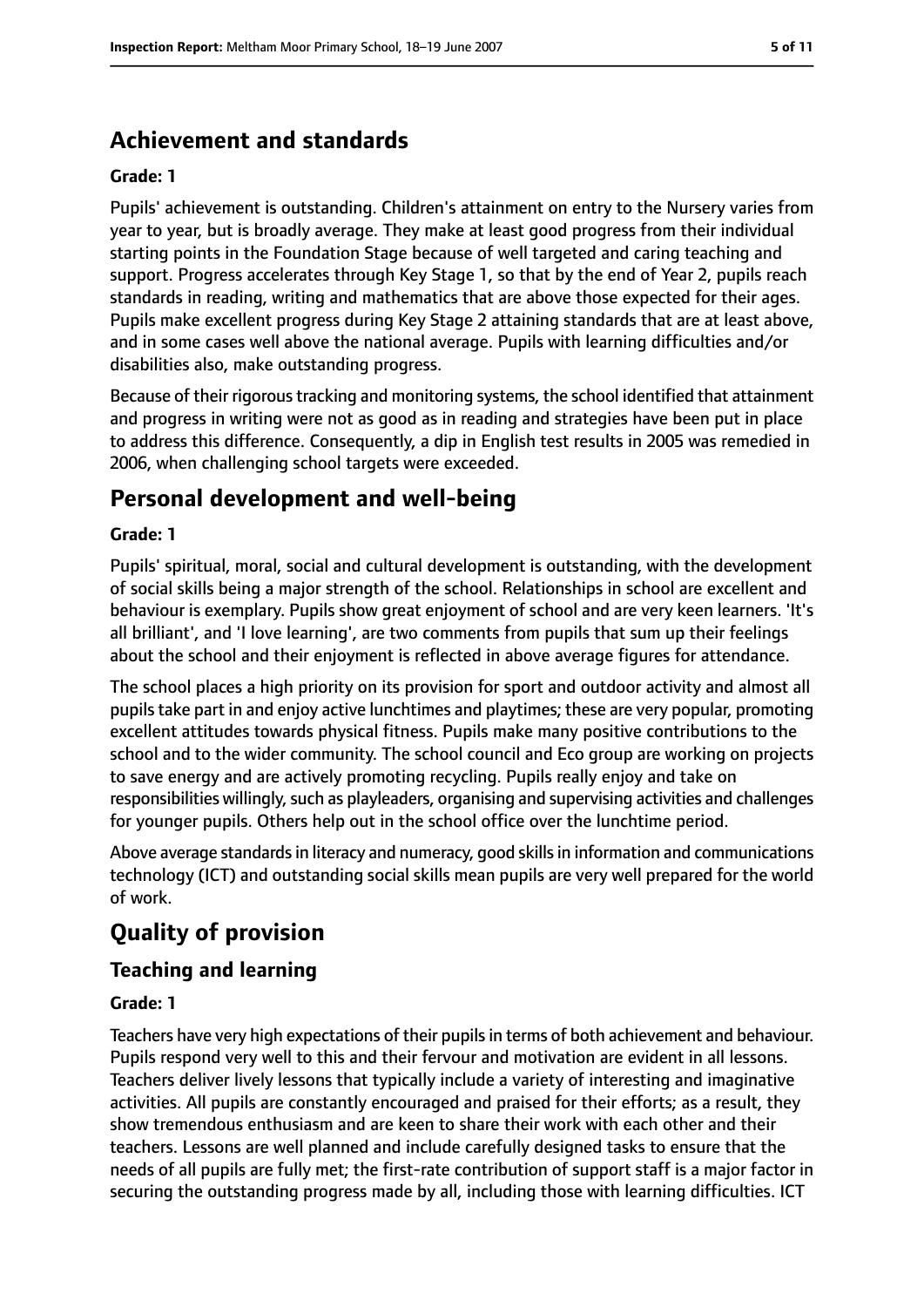is used very effectively to enhance the quality of teaching and learning; staff are skilled in the use of interactive whiteboards. The whole-school focus on assessment has resulted in a consistent approach to providing high-quality feedback to pupils. Consequently, they are fully aware of how well they are doing and what they need to do in order to improve further.

## **Curriculum and other activities**

#### **Grade: 1**

The curriculum is first-rate and includes many opportunities for pupils to practise the key skills of numeracy and literacy across a wide range of subjects. Provision for the development of pupils' ICT skills is a significant strength, and as a result, they are confident and competent in their use of technology. Artssubjects have a high profile throughout the school; the contribution of visiting artists results in some very high quality artwork from pupils. The quality of pupils' musical performance is extremely impressive because of the excellent provision for music, both in terms of curricular and extra-curricular work. Enrichment opportunities are both extensive and varied. They make a significant contribution to pupils' personal, social and wider skills. The successful introduction of French for pupils in Key Stage 2 has been well thought out, with all staff involved in teaching the language and careful consideration of appropriate resources. Extra-curricular provision is outstanding. Such activities are very popular; several pupils commented that, 'there's so much to do, it's hard to choose!'

## **Care, guidance and support**

#### **Grade: 1**

The school cares exceptionally well for its pupils, both in promoting their academic skills and in supporting their personal and social development. All statutory requirements for safequarding pupils are in place and arrangements for health and safety are robust, ensuring pupils learn in a safe and secure environment. Support for vulnerable pupils including those with learning difficulties, is outstanding; as a result, the achievement of these pupils is in line with that made by other groups. Early intervention is a key aspect of provision so that where children are identified as having additional needs, these are addressed in good time. The school works well with outside agencies in order to provide support where necessary. Academic guidance is very good; the school uses data on pupils' progress extremely effectively in order to set challenging yet realistic targets.

# **Leadership and management**

#### **Grade: 1**

The headteacher has been extremely successful in establishing a strong culture of shared responsibility amongst all staff, based on developing and maximising the skills and expertise of individuals. Staff are keen to take on responsibilities as subject leaders and carry out their roles with diligence. Much importance is placed on the professional development of staff and teachers are happy to share good practice and provide mutual support wherever appropriate. A particular strength of the school's management is the way in which support staff are encouraged to develop their skills and subsequently take an active role in directing pupils' learning which contributes much to the excellent progress they make.

There is a very effective and firmly established cycle of action planning, monitoring and review, which involves all staff; as a consequence, there is a strong sense of teamwork, shared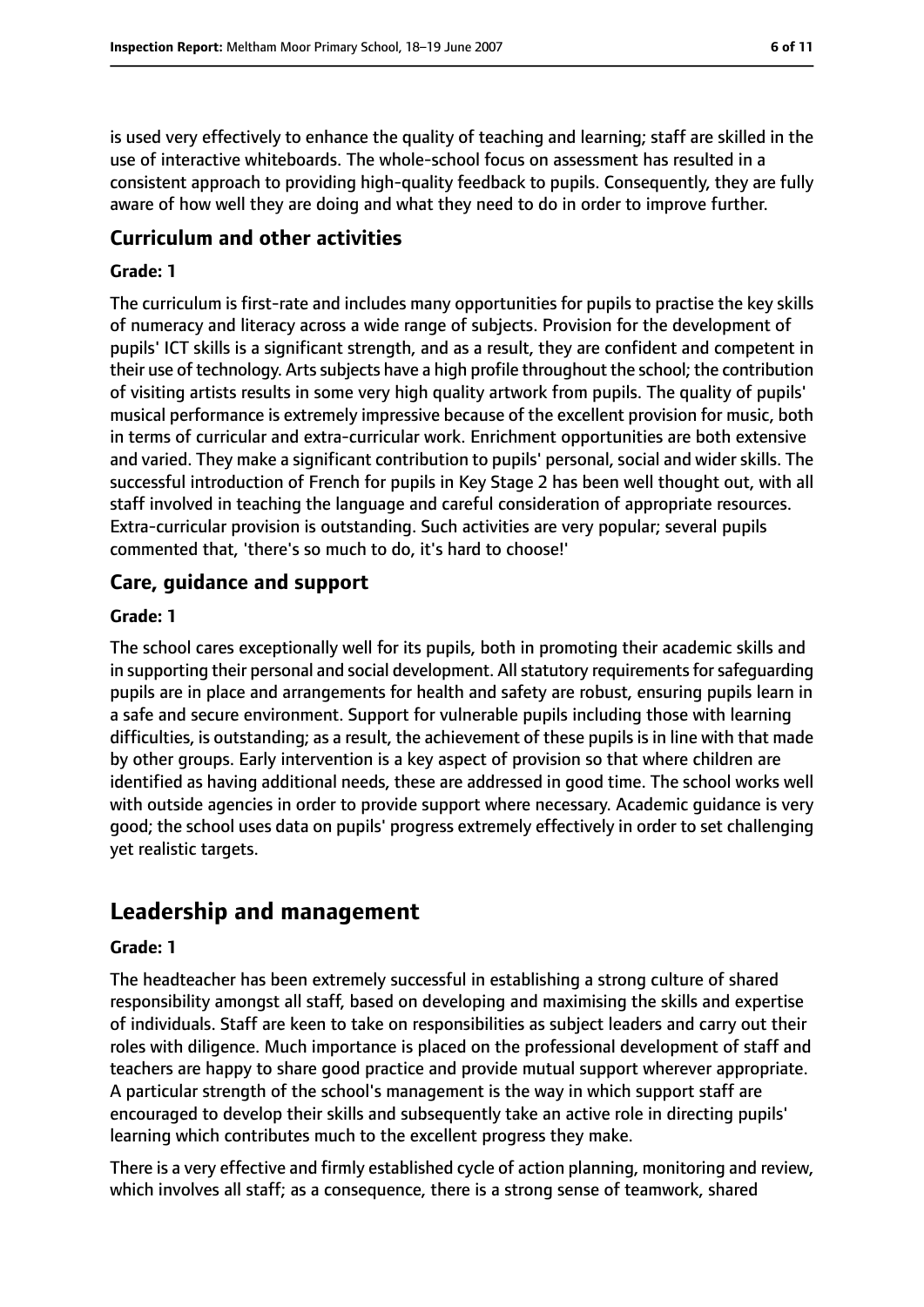responsibility and pride amongst all adults working in the school. High quality improvement planning outlines the main priorities for whole-school development and extremely effective procedures for self-evaluation ensure that senior managers have an accurate overview of what needs to be done to take the school forward.

The contribution of governors is particularly valuable. All show very high levels of commitment and take their responsibilities seriously. Governors know the school extremely well; they visit classrooms on a regular basis and work closely with staff. They are well trained and have a clear understanding of their roles. They assist school staff by exploring issues related to school development in much detail.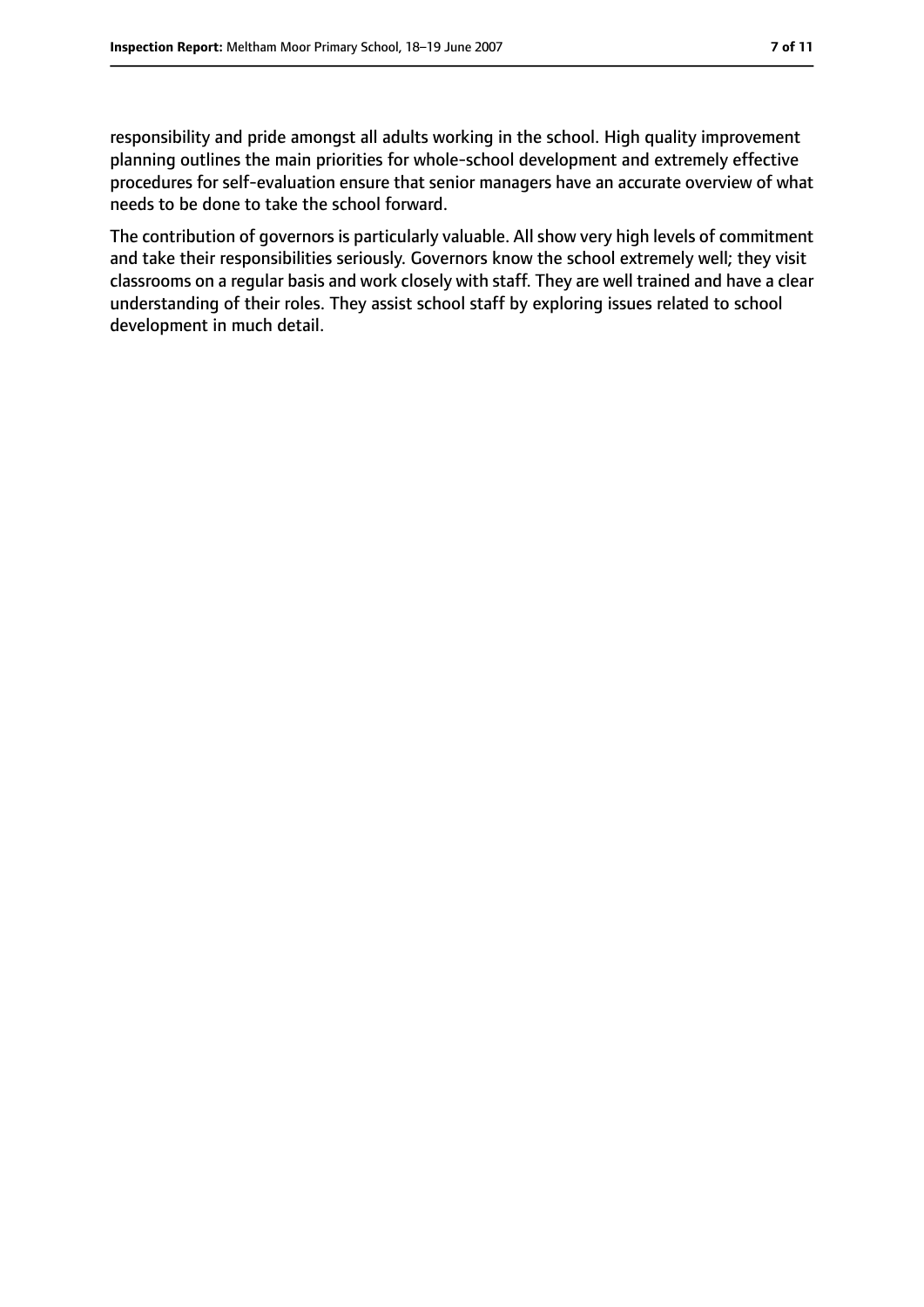**Any complaints about the inspection or the report should be made following the procedures set out in the guidance 'Complaints about school inspection', which is available from Ofsted's website: www.ofsted.gov.uk.**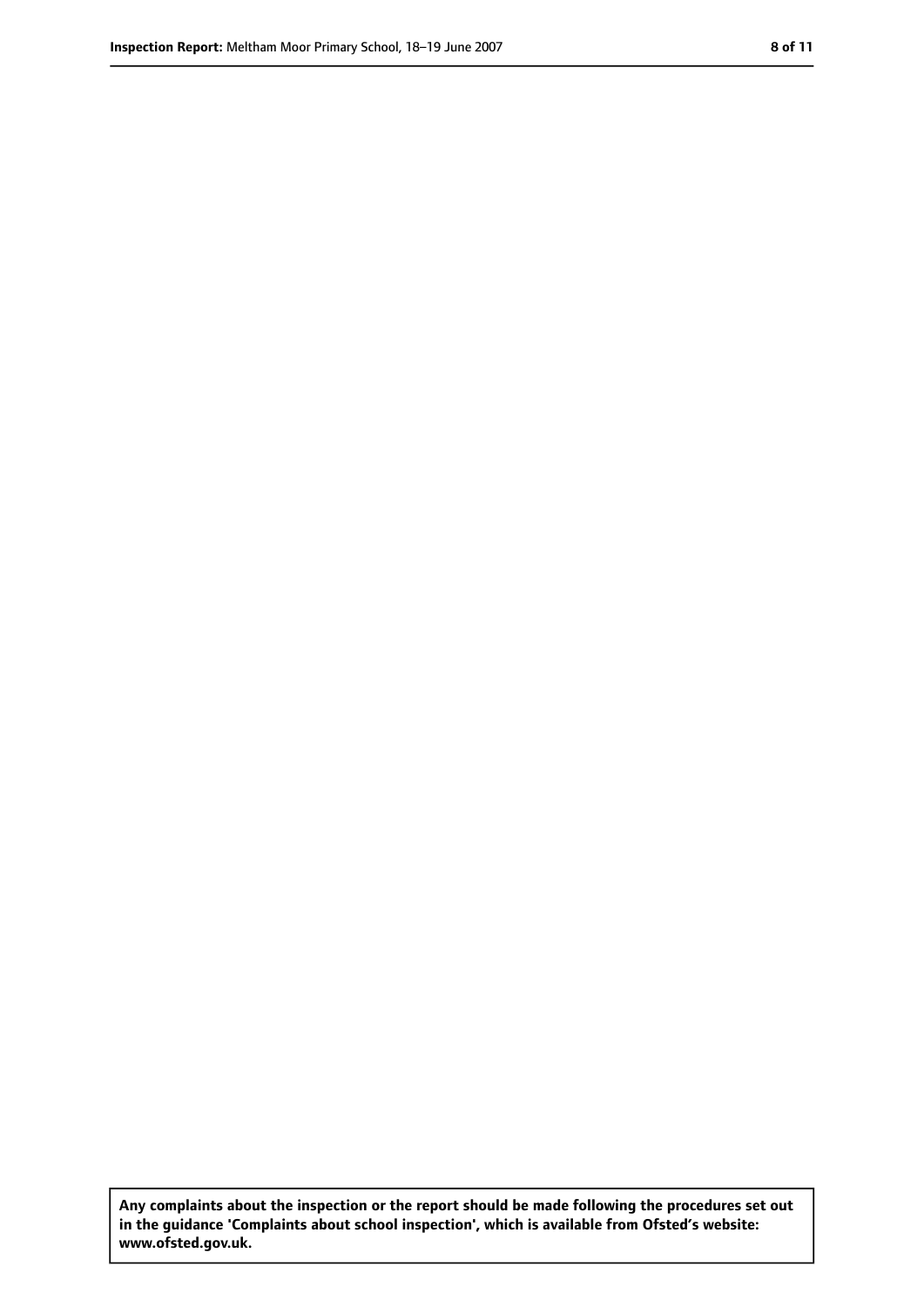#### **Annex A**

# **Inspection judgements**

| Key to judgements: grade 1 is outstanding, grade 2 good, grade 3 satisfactory, and grade 4 | School         |
|--------------------------------------------------------------------------------------------|----------------|
| inadeguate                                                                                 | <b>Overall</b> |

# **Overall effectiveness**

| How effective, efficient and inclusive is the provision of education, integrated<br>care and any extended services in meeting the needs of learners? |     |
|------------------------------------------------------------------------------------------------------------------------------------------------------|-----|
| How well does the school work in partnership with others to promote learners'<br>well-being?                                                         |     |
| The quality and standards in the Foundation Stage                                                                                                    |     |
| The effectiveness of the school's self-evaluation                                                                                                    |     |
| The capacity to make any necessary improvements                                                                                                      |     |
| Effective steps have been taken to promote improvement since the last<br>inspection                                                                  | Yes |

## **Achievement and standards**

| How well do learners achieve?                                                                               |  |
|-------------------------------------------------------------------------------------------------------------|--|
| The standards <sup>1</sup> reached by learners                                                              |  |
| How well learners make progress, taking account of any significant variations between<br>groups of learners |  |
| How well learners with learning difficulties and disabilities make progress                                 |  |

## **Personal development and well-being**

| How good is the overall personal development and well-being of the<br>learners? |  |
|---------------------------------------------------------------------------------|--|
|                                                                                 |  |
| The extent of learners' spiritual, moral, social and cultural development       |  |
| The behaviour of learners                                                       |  |
| The attendance of learners                                                      |  |
| How well learners enjoy their education                                         |  |
| The extent to which learners adopt safe practices                               |  |
| The extent to which learners adopt healthy lifestyles                           |  |
| The extent to which learners make a positive contribution to the community      |  |
| How well learners develop workplace and other skills that will contribute to    |  |
| their future economic well-being                                                |  |

# **The quality of provision**

| $\mid$ How effective are teaching and learning in meeting the full range of the $\mid$<br>  learners' needs?               |  |
|----------------------------------------------------------------------------------------------------------------------------|--|
| $\mid$ How well do the curriculum and other activities meet the range of needs $\mid$<br>$\mid$ and interests of learners? |  |
| How well are learners cared for, guided and supported?                                                                     |  |

 $^1$  Grade 1 - Exceptionally and consistently high; Grade 2 - Generally above average with none significantly below average; Grade 3 - Broadly average to below average; Grade 4 - Exceptionally low.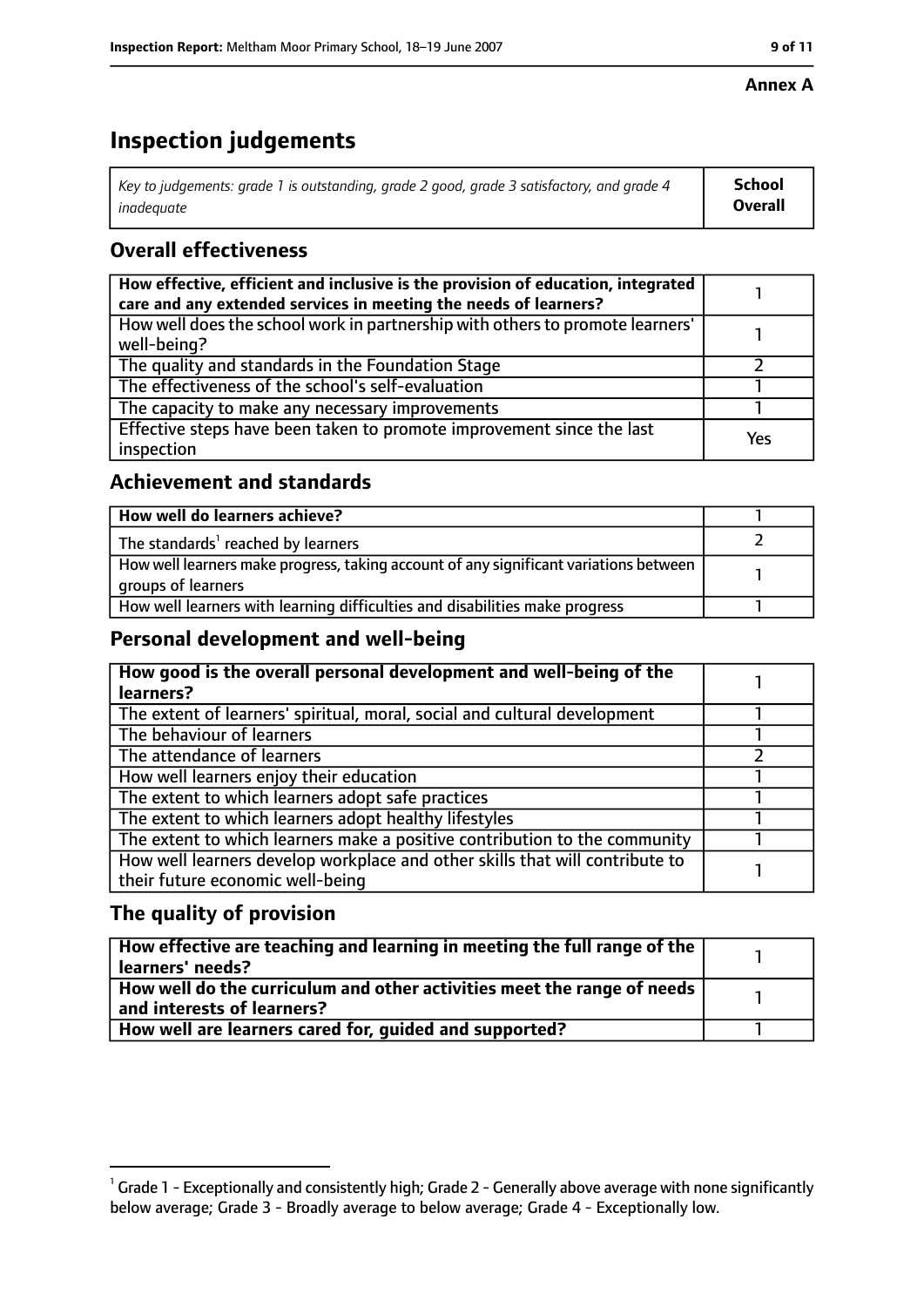#### **Annex A**

# **Leadership and management**

| How effective are leadership and management in raising achievement<br>and supporting all learners?                                              |           |
|-------------------------------------------------------------------------------------------------------------------------------------------------|-----------|
| How effectively leaders and managers at all levels set clear direction leading<br>to improvement and promote high quality of care and education |           |
| How effectively performance is monitored, evaluated and improved to meet<br>challenging targets                                                 |           |
| How well equality of opportunity is promoted and discrimination tackled so<br>that all learners achieve as well as they can                     |           |
| How effectively and efficiently resources, including staff, are deployed to<br>achieve value for money                                          |           |
| The extent to which governors and other supervisory boards discharge their<br>responsibilities                                                  |           |
| Do procedures for safeguarding learners meet current government<br>requirements?                                                                | Yes       |
| Does this school require special measures?                                                                                                      | <b>No</b> |
| Does this school require a notice to improve?                                                                                                   | No        |